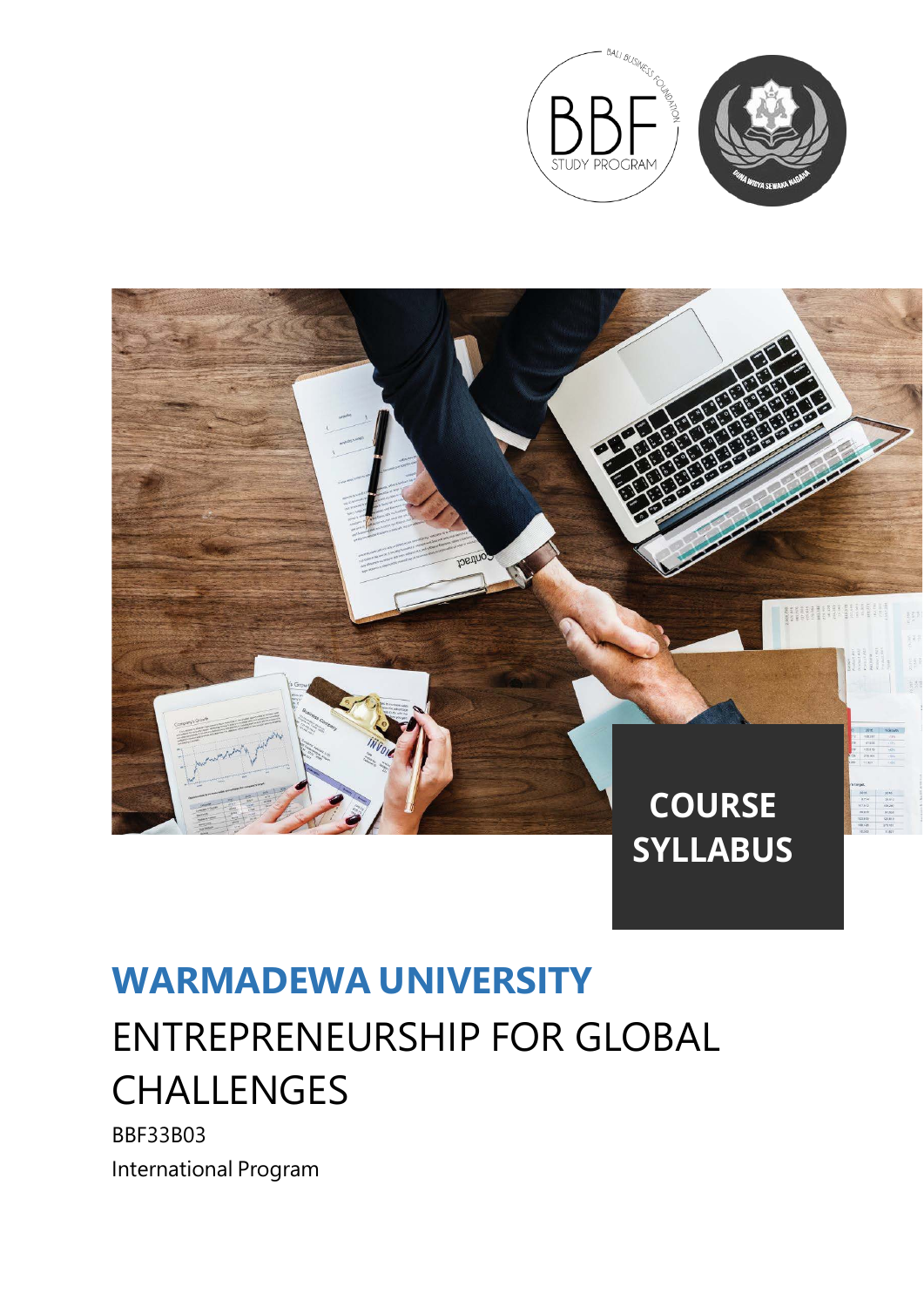

## ENTREPRENEURSHIP FOR GLOBAL CHALLENGES

**5 ECTS**

#### **COURSE DESCRIPTION**

This course will introduce you to entrepreneurship for global challenges. You will get to know entrepreneurs and discover how they work on innovation and entrepreneurship. You will learn what kind of international opportunities and obstacles entrepreneurs, especially in emerging economies, face when establishing their businesses and acquire practical tools that will enable you to discover opportunities in your environment and use them to make an actual change.

#### **OBJECTIVES**

By the end of this course, students should be able:

- $\blacksquare$  Identify global challenges in emerging economies.
- **Learn from experienced entrepreneurs' successes and failures.**
- Think strategically about interactions with business partners, customers and government authorities.
- $\blacksquare$  Think strategically about the internal management style and business culture.
- Understand opportunities for and barriers to socially responsible entrepreneurship.

#### **LECTURING METHOD**

The course will be presented in lecture activities, classroom assignments and discussions, case studies, special topic presentations, and homework. Students will be working primarily based on real-life stories, though additional materials can be assigned from time to time. To understand the topics covered in this course, students must read the supplied online material before class sessions to contribute thoughtfully to the class discussions and exercises.

#### **ASSIGNMENTS**

During the semester, you will do several assignments that are mainly focusing on literature reviews on different topics given by the lecturer. The assignments will be included in the course grade at the end of your semester.

#### **ASSESSMENT METHOD**

Class attendance 10 %, Class participation and assignments 30 %, Mid-term exam 30 % Final exam 30 %

#### **LECTURERS**

Dr. Ni Luh Putu Indiani,

- S.E., M.M. Ni Kd Sioaji Yamayanti,
- S.E., MBA and guest lecturers